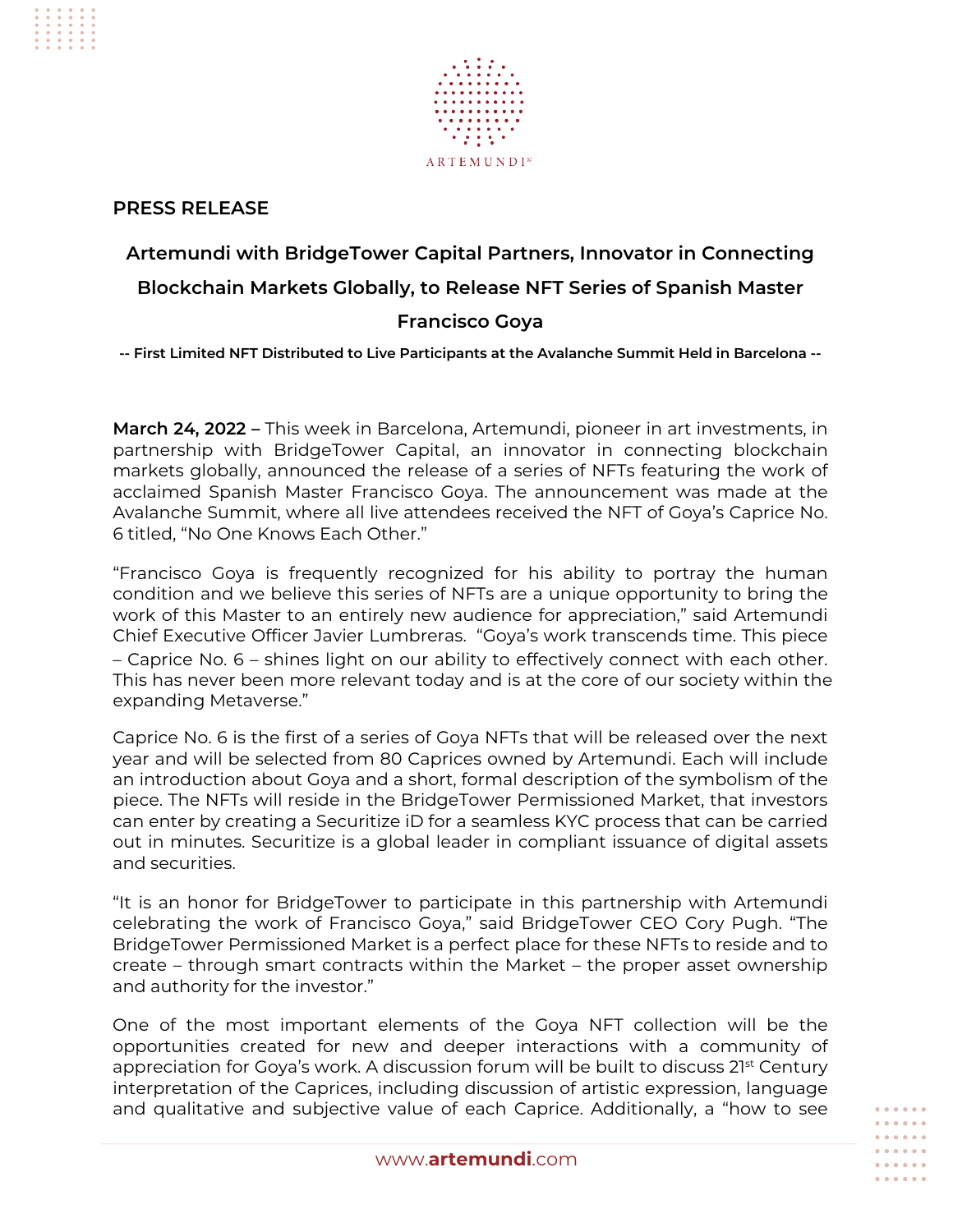

and appreciate your Goya Caprice" will be excerpted from the book *The Art of Collecting Art*, written by Javier Lumbreras.

The 2<sup>1st</sup> Century relevance of the Goya masterpieces offer compelling themes that could be taken from today's headlines. In addition to the Metaverse, upcoming Goya NFTs will feature themes including gender inequality, demagogue/fake news, freedom and the events in Ukraine.

"NFTs are just an incredible opportunity to participate in art in the  $21<sup>st</sup>$  century," continued Lumbreras. "It truly is a once in a lifetime opportunity and we're thrilled to be a part of this partnership between Artemundi and BridgeTower Capital."

#### **About BridgeTower Capital**

BridgeTower Capital is a global leader in blockchain infrastructure Staking and bringing innovative staking, DeFi, and NFT products to its BridgeTower Permissioned Markets. BridgeTower operates more than 3,000 nodes staking many of the world's leading Layer 1 blockchains and Web 3.0 companies. The nodes are connected via its data centers located in the crypto valley in Zug, Switzerland and fully utilize eco-friendly green electricity.

BridgeTower is a global company based in Singapore with operating entities in Switzerland and the United States allowing it to compliantly address many of the most important jurisdictions in the global economy.

#### **About Artemundi**

Artemundi was born out of a rebellious idea and a principled objective: to help our clients build and diversify their art investments without the excessive fees associated with traditional brick-and-mortar art companies while adhering to transparent business practices.

Since its foundation in 1989, Artemundi has evolved into an industry-leading art investment company with thousands of successful transactions and over a billion dollars managed in art. We have pioneered on a global scale the adoption of technology to create new investment opportunities through art securitization.